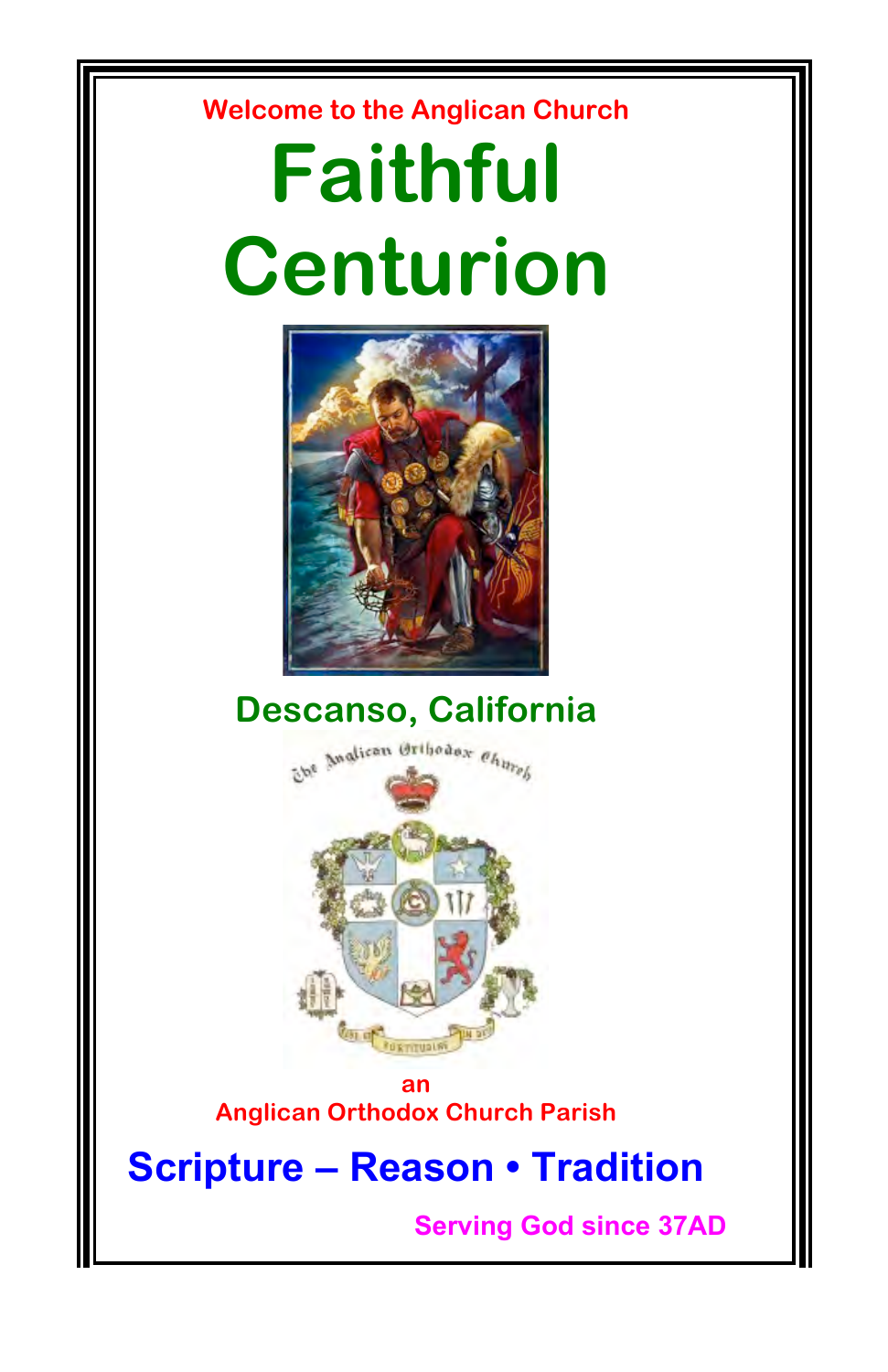## **Welcome to the Anglican Church Faithful Centurion Descanso, California**

#### **an**

#### **Anglican Orthodox Church Parish Table of Contents**

| Topic                                        | Page |
|----------------------------------------------|------|
| <b>Mission Statement</b>                     | 3    |
| Who are we?                                  | 3    |
| What do we believe?                          | 6    |
| Scripture                                    | 8    |
| Reason                                       | 8    |
| Tradition                                    | 9    |
| Liturgy or Free Flow?                        | 9    |
| 1928 Book of Common Prayer                   | 10   |
| The Sunday Service                           | 10   |
| Sunday School - Child Care - Kids in General | 12   |
| The Dreaded Offering                         | 13   |
| Other Religions                              | 14   |
| What is Anglicanism                          | 15   |
| Who is the Anglican Orthodox Church          | 19   |
| What is the Anglican Orthodox Church         | 20   |
| <b>Community Service</b>                     | 21   |
| Contact us                                   | 22   |
| Join us                                      | 23   |
| How to find us                               | 23   |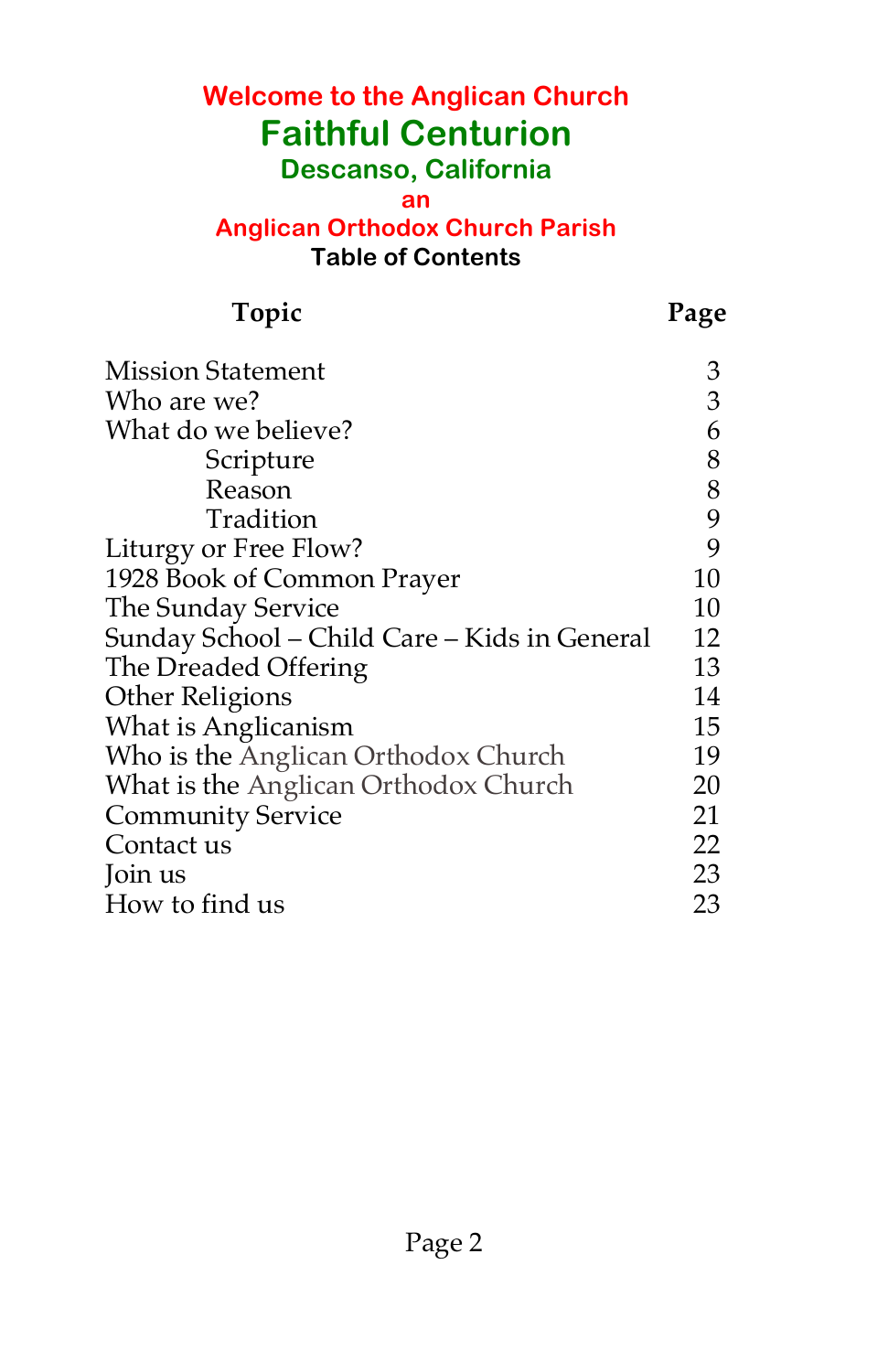

# **Faithful Centurion**

**Descanso, California**

**an**

#### **Anglican Orthodox Church Parish Scripture – Reason • Tradition**

#### **Serving God since 37AD**

#### **Mission Statement**

To minister to the spiritual needs of our congregation so we might effectively spread the Word of God and the good news of His Son Jesus Christ, our Savior, locally and throughout the world by prayer, word and deed in the Anglican tradition.

#### **Who are we?**

Often described as the Middle Way, walking a straight line between Roman Catholicism and radical Protestantism, Anglicans are Christians with their roots in the Church of England. The Church came to England in the first century AD with Roman soldiers and merchants. Although there are no written records until the fifth century, legend holds that Joseph of Arimethea, who provided the tomb for the burial of Jesus Christ, brought Christianity to England in 37 AD. He is said to have built a church in Glastonbury in Somerset. Whether Joseph of Arimethea was the first to carry the faith to England or not, Christianity did arrive in England by the middle of the first century and was established there by the middle of the second century. Saint Alban, who was killed in the year 304, is believed to be the first English Christian martyr, and the British church was represented at the Council of Arles in 314 AD. When the Romans left England around 400 AD, the Church was cut off from the rest of the world. In the year 597, Pope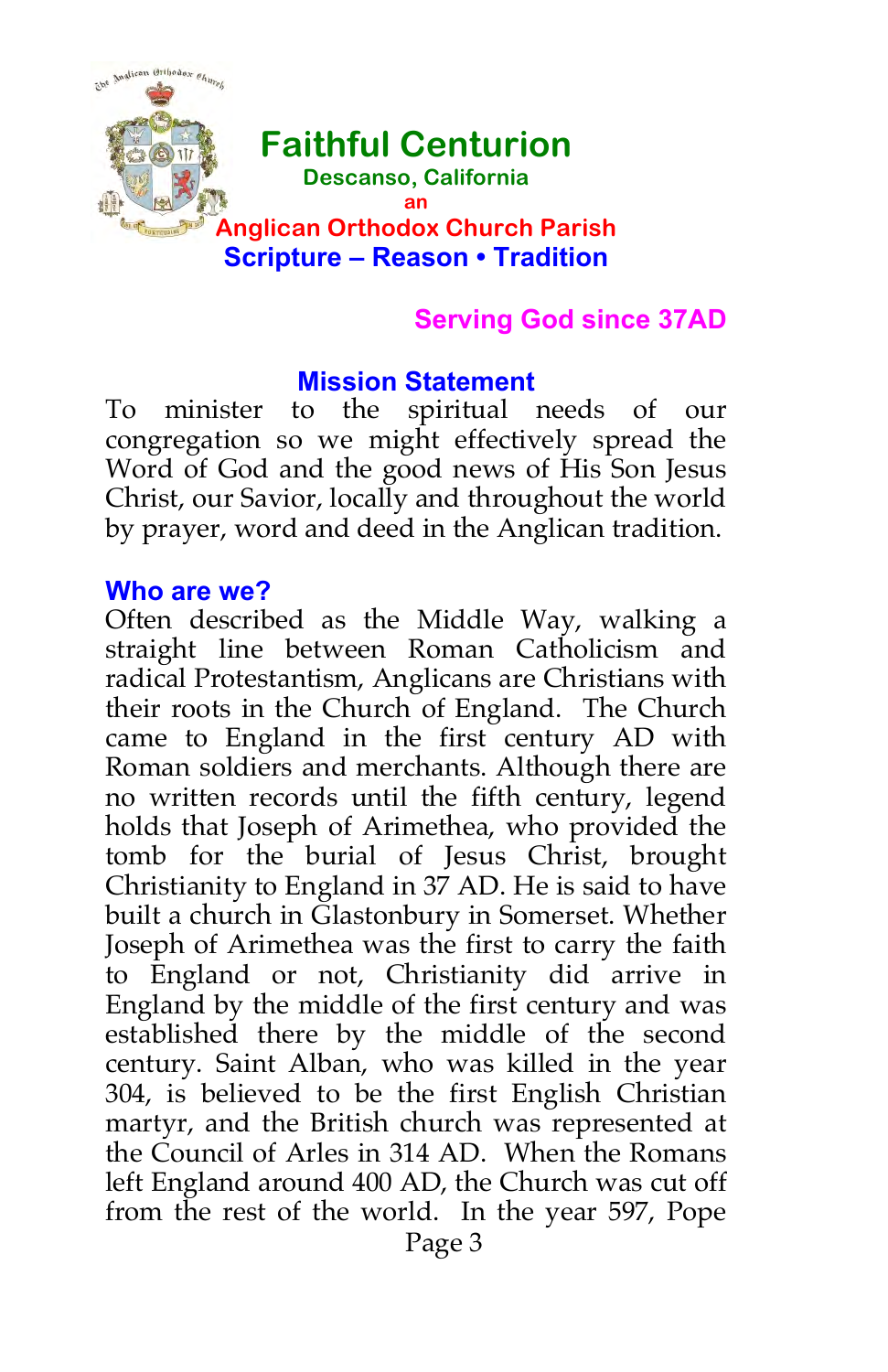Gregory the Great sent Augustine, Prior of the Abbey of Saint Andrew in Rome and recently consecrated as a bishop, as a missionary to England. There, to his surprise, he found a well established, vibrant church already in place. King Ethelbert and his Christian wife welcomed Augustine, and the king was converted and baptized. Augustine later<br>became the first Archbishop of Canterbury. first Archbishop of Canterbury. Augustine was apparently given significant latitude in allowing the English church to retain many of its deeply ingrained local customs and practices. That changed when William the Conqueror brought the by then Roman Catholic church back to England. The Church in England was taken over by the Church of Rome in 1066 AD.

Over the millennium of separation, the Church of Rome had developed a liturgical system of worship that provided an ordered approach to worship. This ordered approach instilled not only a disciplined and orderly worship, but through its weekly repetition insured the church would make inroads into the people's hearts.

While there was much good that had come about in the intervening time, by the 1500s, the Roman Church had grown far from its first century roots with professed beliefs not only not found in biblical teaching, but contrary to the written Word as found in the Bible. The gulf between the Church of Rome and the Bible had grown so great Bibles were not allowed in churches and most priests were not allowed access to them. This meant the "Word of God" was whatever the "Church" in Rome said it was. After almost 500 years of growing heresy, a group of English clergymen and laymen lead a split from the Church of Rome and formed the Church of England. The King of England was the titular head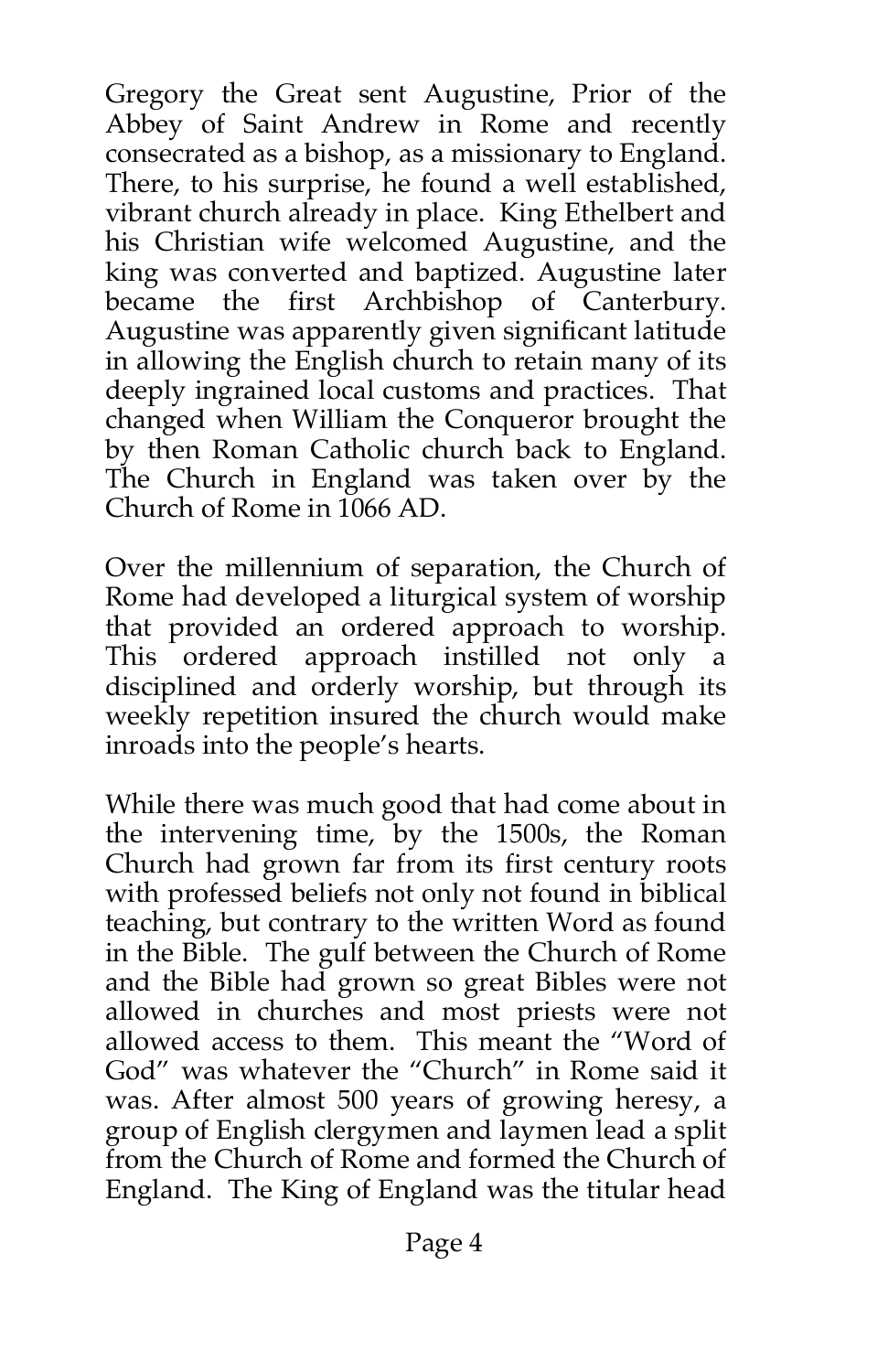of the Church under the religious guidance of the Archbishop of Canterbury. The first Book of Common Prayer was written in 1549 to bring the service of the Church in line with the teachings of the Bible. In addition, King James directed the placing of Bibles in each church in the common language so they could be read and understood by the people. The King James translation of 1611 is the most widely accepted and used biblical translation.

When people from England came to the New World, they brought their religion with them, not only the Puritans, but Church of England people, too. After the Revolutionary War, our split with the English Crown, the Church here became the Protestant Episcopal Church of the United States. As the sun set on the British Empire, churches around the world changed names, mostly adopting the Anglican label. In the 1960s an insidious virus took hold of the Episcopal Church of the United States. People who did not believe in God, let alone the Bible, whose loyalty was not to the One True God, but rather to good feelings or perhaps the Devil took over. The church became a home for anti-establishment, anti-Christ pro-homosexual priests, then bishops. In 1979, a new prayer book was adopted, claiming to be a Book of Common Prayer with modernized language. It was not, it was actually the first attempt by the non-believers to change the Church from within. Since that time, the Episcopal Church has lost over 80 percent of its members. The declining numbers show that those who believe in everything believe in nothing and do not need to go to church to find out they are okay.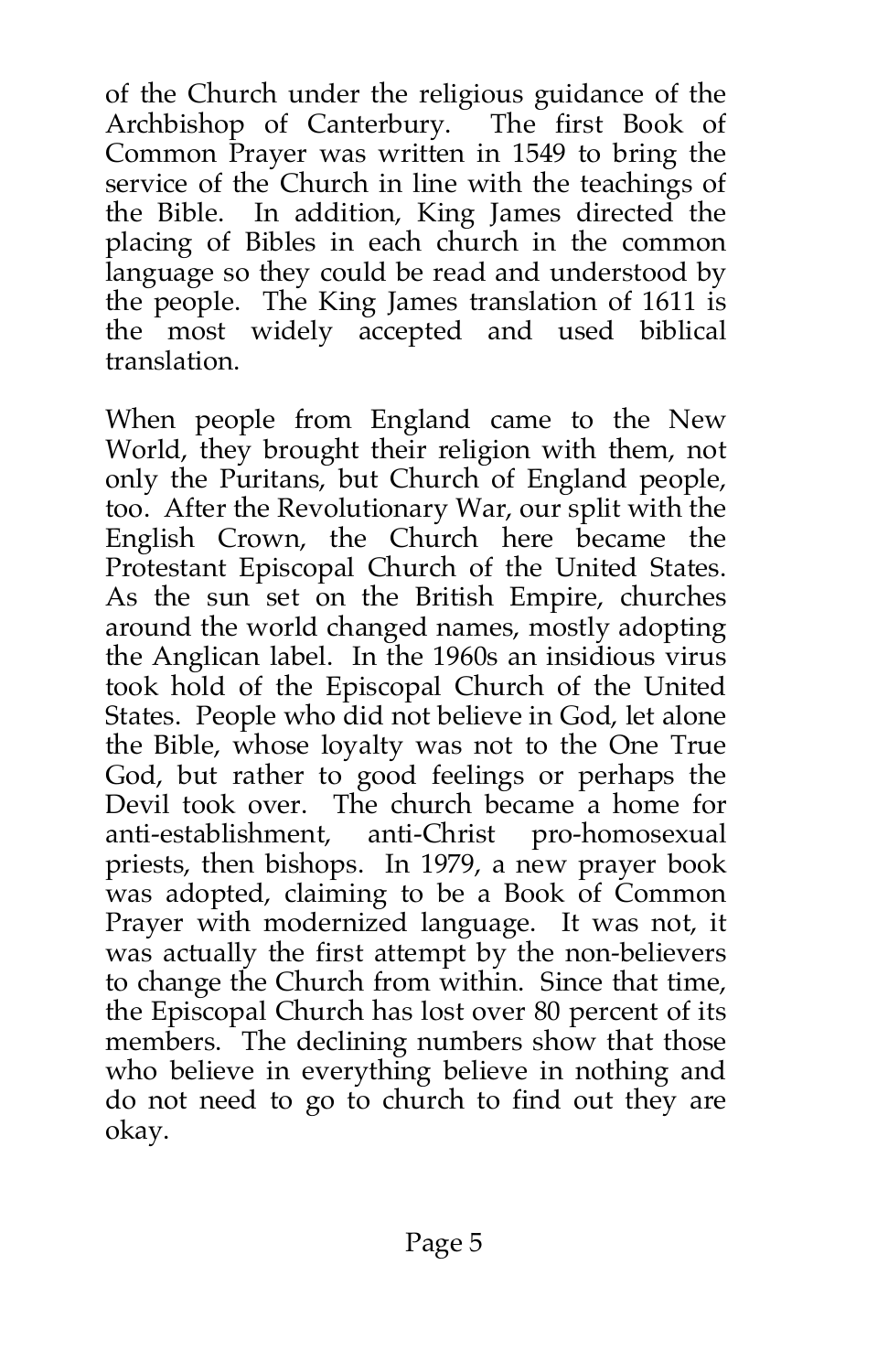We are a traditional parish associated with the Anglican Orthodox Church, the church in the United States most closely aligned with the original Anglican principles. Each of our members has a strong commitment to biblical teachings. None of us is perfect, but we believe that by working together we can become at least somewhat better and spread the Word of God in a world that clearly needs it.

#### **What do we believe?**

We are a Christian Church whose beliefs are summarized in the Nicene Creed below:

believe in one God, the Father Almighty, Maker of heaven and earth, And of all things visible and invisible: I

 And in one Lord Jesus Christ, the only-begotten Son of God, begotten of His Father before all worlds; God of God, Light of Light, Very God of Very God; Begotten, not made, Being of one substance with the Father, By whom all things were made; Who for us men for our salvation came down from heaven And was incarnate by the Holy Ghost of the Virgin Mary And was made man; And was crucified also for us under Pontius Pilate. He suffered and was buried; And the third day He rose again according to the Scriptures; And ascended into heaven, And sitteth on the right hand of the Father; And He shall come again with glory to judge both the quick and the dead; Whose kingdom shall have no end.

 And I believe in the Holy Ghost, The Lord and Giver of Life, Who proceedeth from the Father and the Son, Who with the Father and the Son together is worshipped and glorified, Who spake by the Prophets. And I believe one Catholic and Apostolic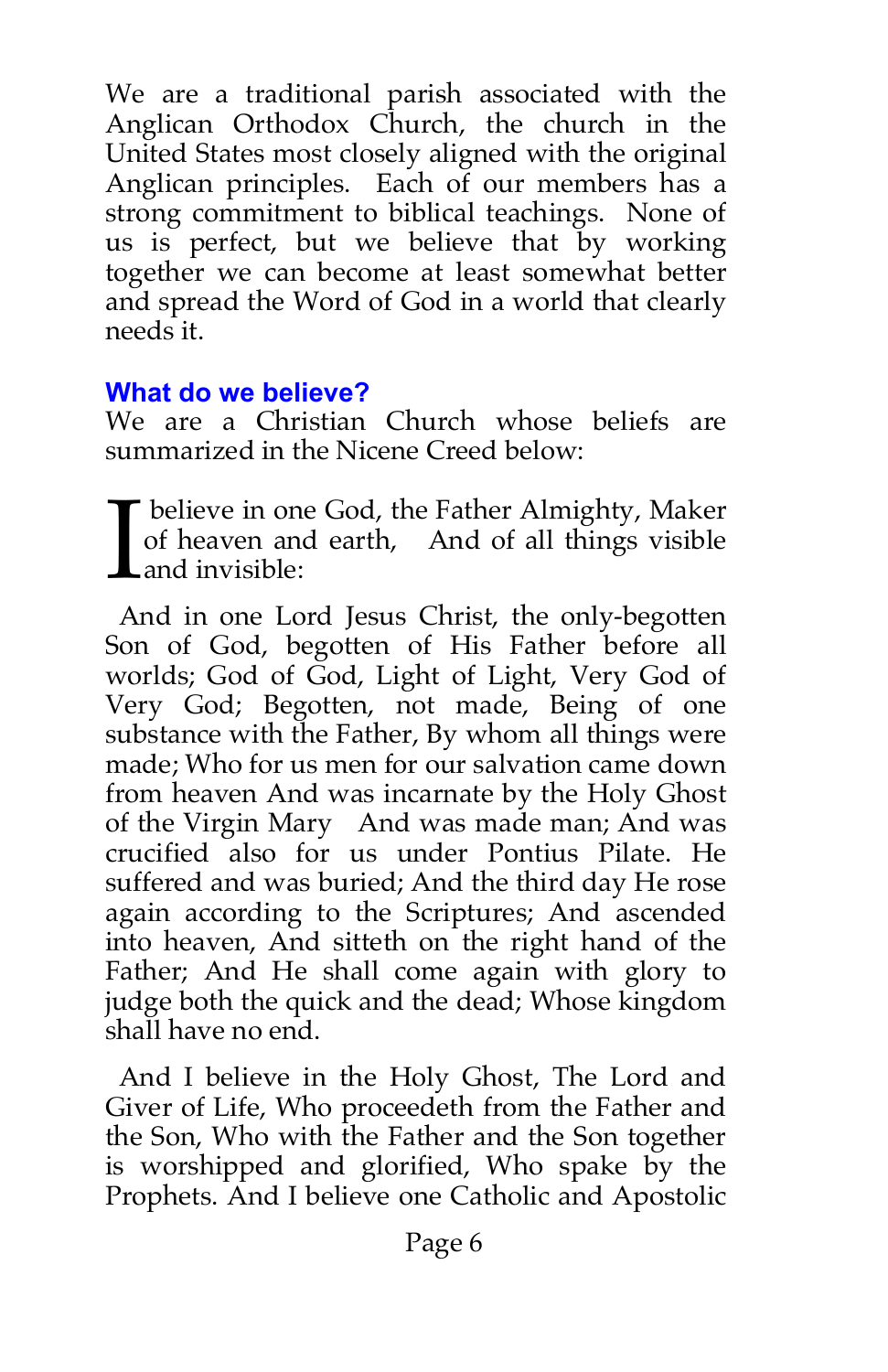Church. I acknowledge one Baptism for the remission of sins, And I look for the resurrection of the dead, And the life of the world to come. *Amen*

We have a clear statement of our faith. We have also have clear guidance on the more esoteric parts of our faith and what we believe which are contained in the *Articles of Religion* in the back of our Book of Common Prayer. We believe in the Word of God and if you read Article Six, you will find that unless it can be proved by certain warrant of Holy Scripture it shall not be deemed necessary to believed for salvation. We believe we are saved only by the Grace of our Lord Jesus Christ (Article Eleven); yet good works are pleasing to God (Article Twelve). We believe Deacons, Priests and Bishops should be married (Article Thirty-Two) as it says in the Bible. Read the Articles some time to see what we believe.

We believe we should be guided by:

## Scripture • Reason • Tradition

a trifoil of a kind, as Richard Hooker put it:

 "What Scripture doth plainly deliver, to that first place both of credit and obedience is due; the next whereunto is whatsoever any man can necessarily conclude by force of reason; after these the voice of the Church succeedeth. That which the Church by her ecclesiastical authority shall probably think and define to be true or good, must in congruity of reason over-rule all other inferior judgments whatsoever" (Laws, Book V, 8:2; Folger Edition 2:39,8-14).

He also said, "God is no captious sophister, eager to trip us up whenever we say amiss, but a courteous tutor, ready to amend what, in our weakness or our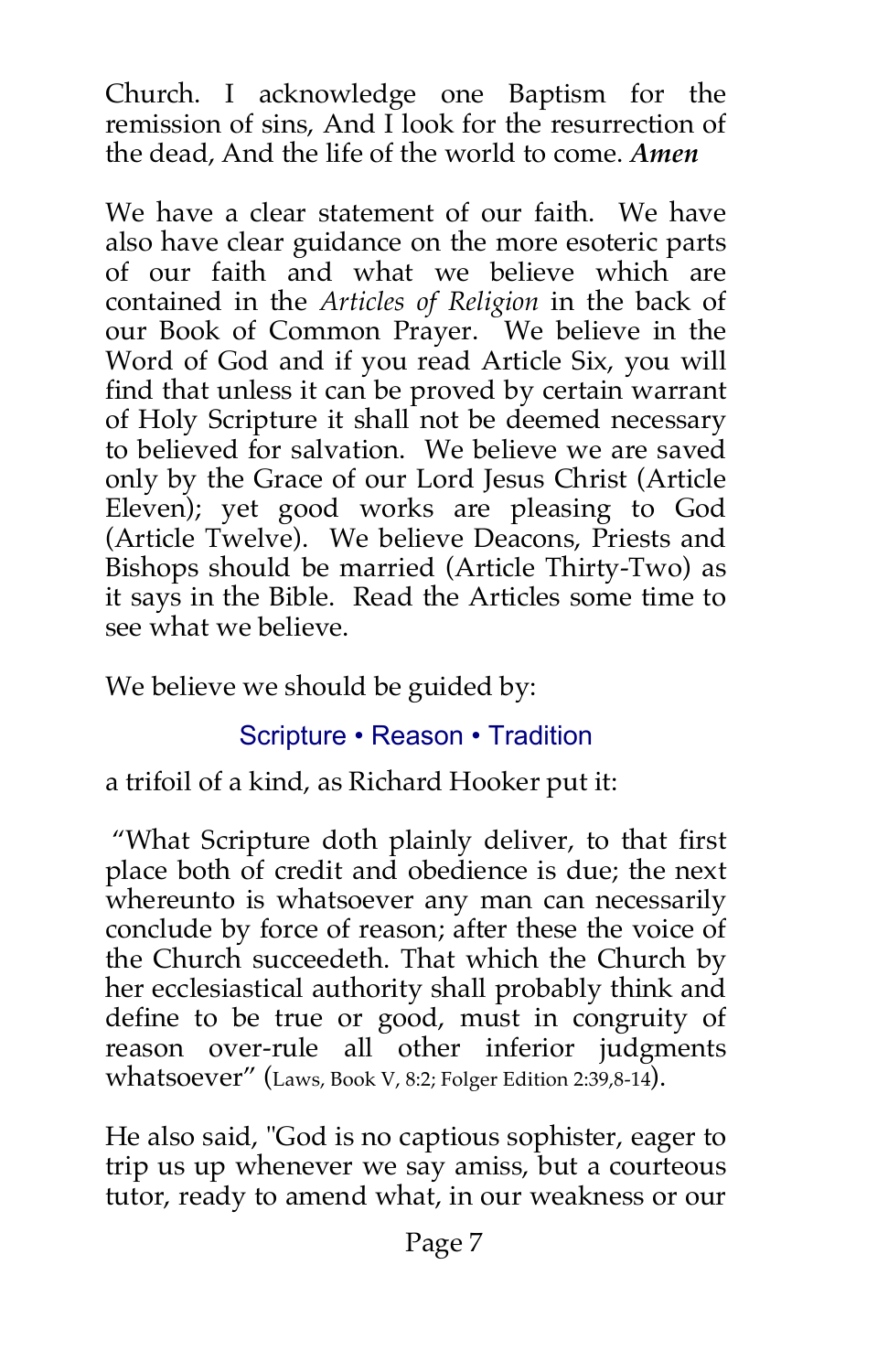ignorance, we say ill, and to make the most of what we say aright."

"Scripture does not destroy nature but perfects it, Scripture presupposes reason and requires its use and that Grace presupposes nature."

Rather than stand equally as a three legged stool, Scripture – Reason – Tradition form a three corded rope or line, the strength of which comes from Scripture, the direction from Reason and the beauty from Tradition.

#### **Scripture**

Our church is rooted in Holy Scripture. Our service by phrase count is 83% scripture; we take scripture seriously. Article Six of our *Articles of Religion* says:

Holy Scripture containeth all things necessary to salvation: so that whatsoever is not read therein, nor may be proved thereby, is not to be required of any man, that it should be believed as an article of the Faith, or thought to be requisite or necessary to salvation.

We seek through study to understand more fully the meaning of the Bible. We do not claim to find hidden meaning in the Word of God. We think, like the Constitution of the United States, the Bible means what it says. We are not complete literalists, rather we think the Bible was written to be understood by the people in terms they could appreciate. The meaning is clear to the reader and not hidden.

We believe the Word of God has the power to improve each of our lives, if only we will do what we are clearly told.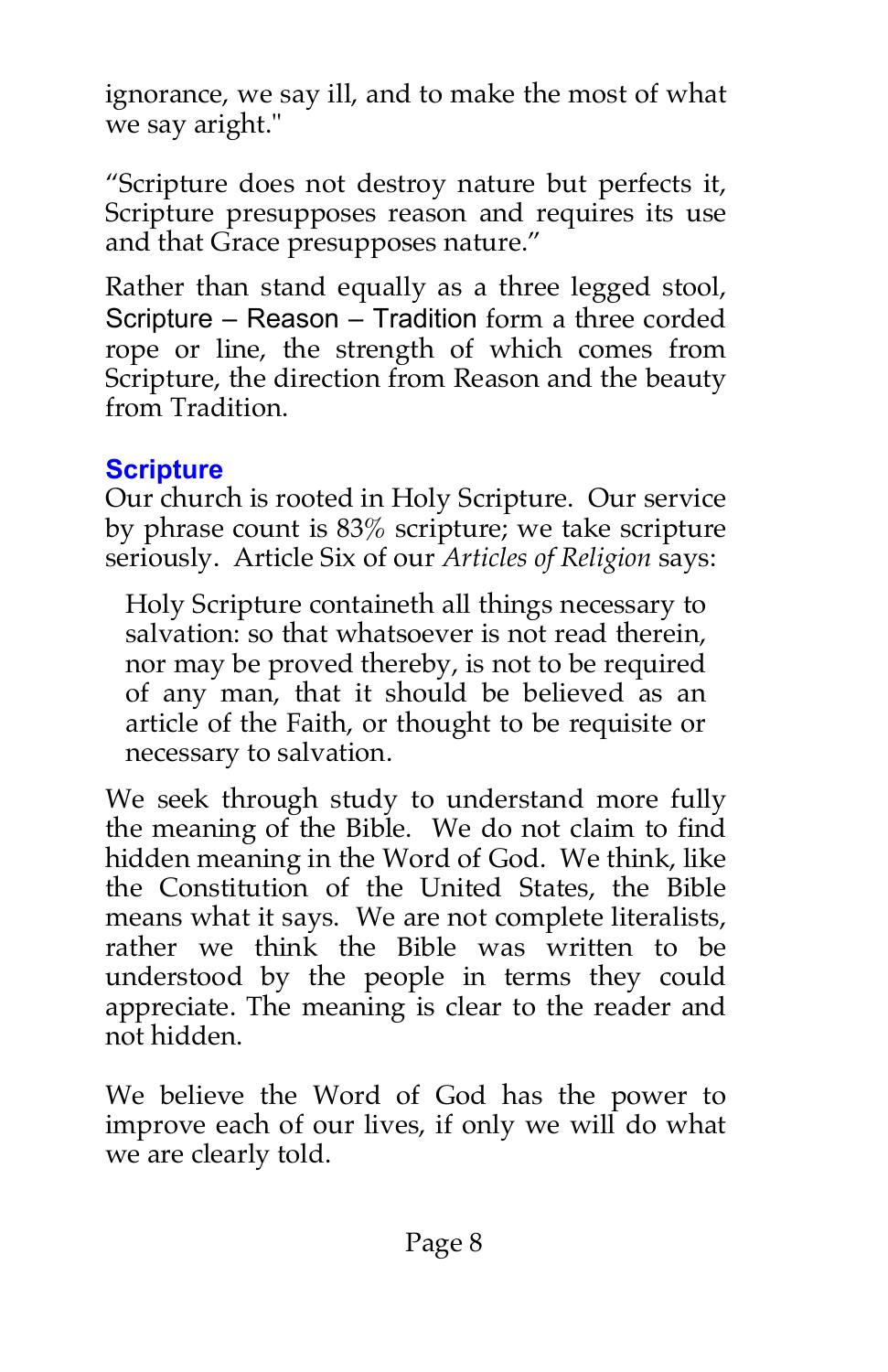#### **Reason**

Reason is necessary for the understanding and application of scripture in all the areas in which scripture might be applied. Reason is God's greatest gift to human beings, enabling them to understand God's plan for the whole of reality, to situate themselves within it and to specify proper moral forms of human activity.

Reason means the clarity of Scripture, accessible through human thought. Revisionist moderns have taken "Reason" to refer to rational thinking over against the implied obscurity or irrelevancy of Scriptures. Rather the true meaning is that Scripture is clear and easily understandable in everything it speaks about and Church decisions should be subject to the "plain reading" of the text. Reason, after all is a gift of God, which enables us to understand God's plan for life through, not separate from, Scripture.

## **Tradition**

Where we cannot find guidance in scripture or draw a conclusion from rational deduction, we look to the tradition of the Church.

We are all newcomers to the Church. Our Church is a direct descendant of the Church established in England about the year 37 AD. We were taken over by the Roman Church in 1066 AD and split from them in 1549 AD. We use a liturgical based service which follows the original 1549 service very closely. The language is not archaic; rather majestic. We are open to change, but find no value in change for the sake of change. We look to the traditions of our Church to guide us beyond Scripture and Reason, but never in conflict with them.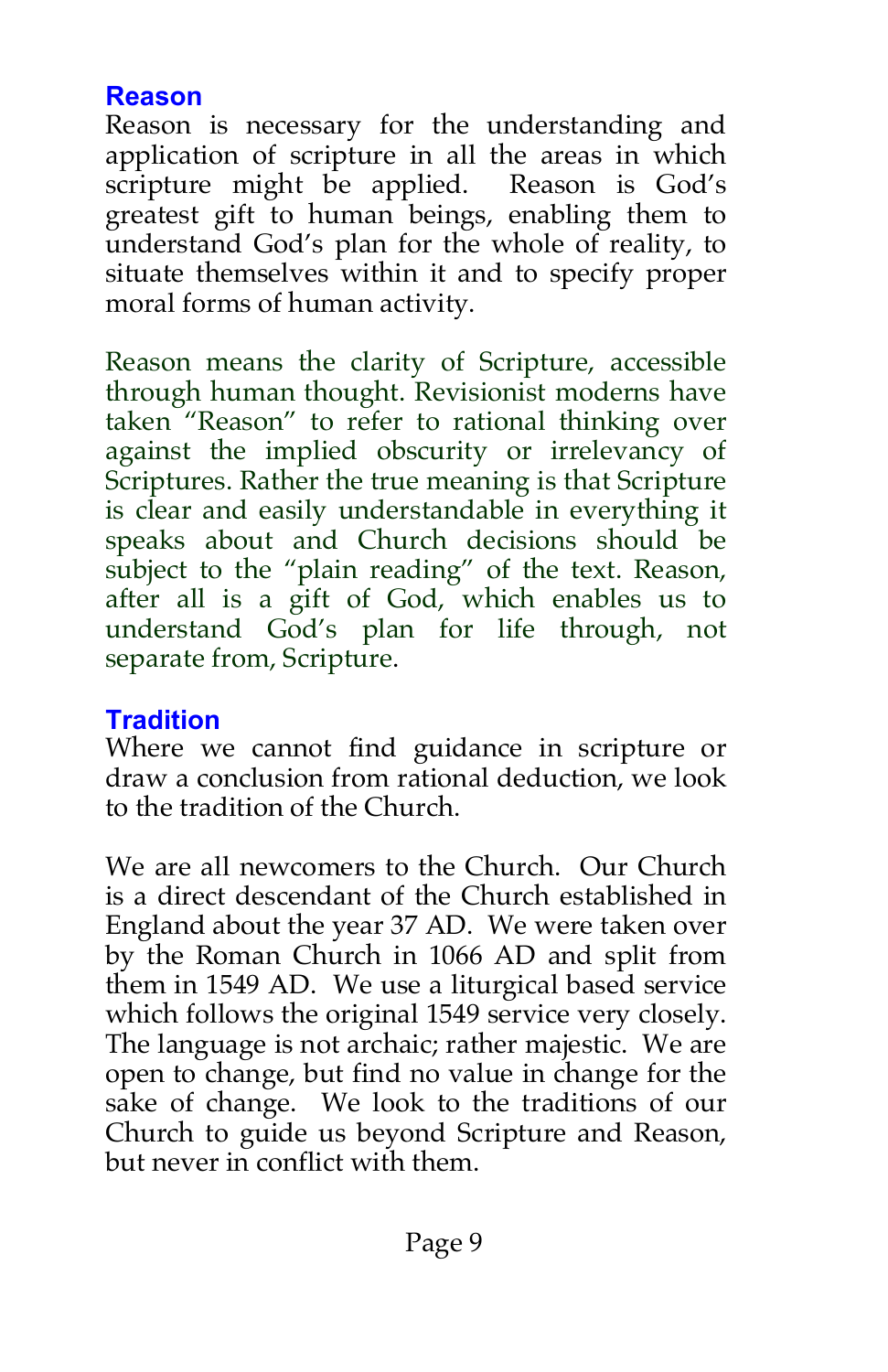#### **Bible**

We look to the Bible as the inspired Word of God, the place we turn whenever we have questions or disputes to settle. What does Scripture say? There are many translations, but only one Authorized Version of the Bible, that commonly known as the King James Version. This is the Bible we use and the one in which we place our trust and confidence.

#### **Liturgy or Free Flow?**

A liturgy is literally an established formula for public worship in a church which uses prescribed forms. It is a set form of worship. The service is the same, with minor variations, every Sunday. Unlike some churches, it is not free flow based on the desires or whims of the pastor or congregation. Use of a liturgy insures that everything is covered every Sunday and throughout the Christian Year. A liturgy gives a needed and reassuring semblance of order in an otherwise sometimes disorderly world. The choice of readings for each Sunday insures the highlights of the Bible are covered each year, but does not discourage reading of the Bible. The liturgical service is contained within our Book of Common Prayer (BCP).

#### **1928 Book of Common Prayer**

The Anglican Orthodox Church uses the 1928 Book of Common Prayer (BCP), which is a direct descendant of the original 1549 Book of Common Prayer, unique to the United States, as a means of bringing worshippers who form the Body of Christ together. The Book of Common Prayer is common in the sense it is common to us all, a means not only to worship, to share our faith, but to bind us together as a common people, the Body of Christ. Using a BCP means whatever Anglican Church you might attend, in whatever country, you will feel at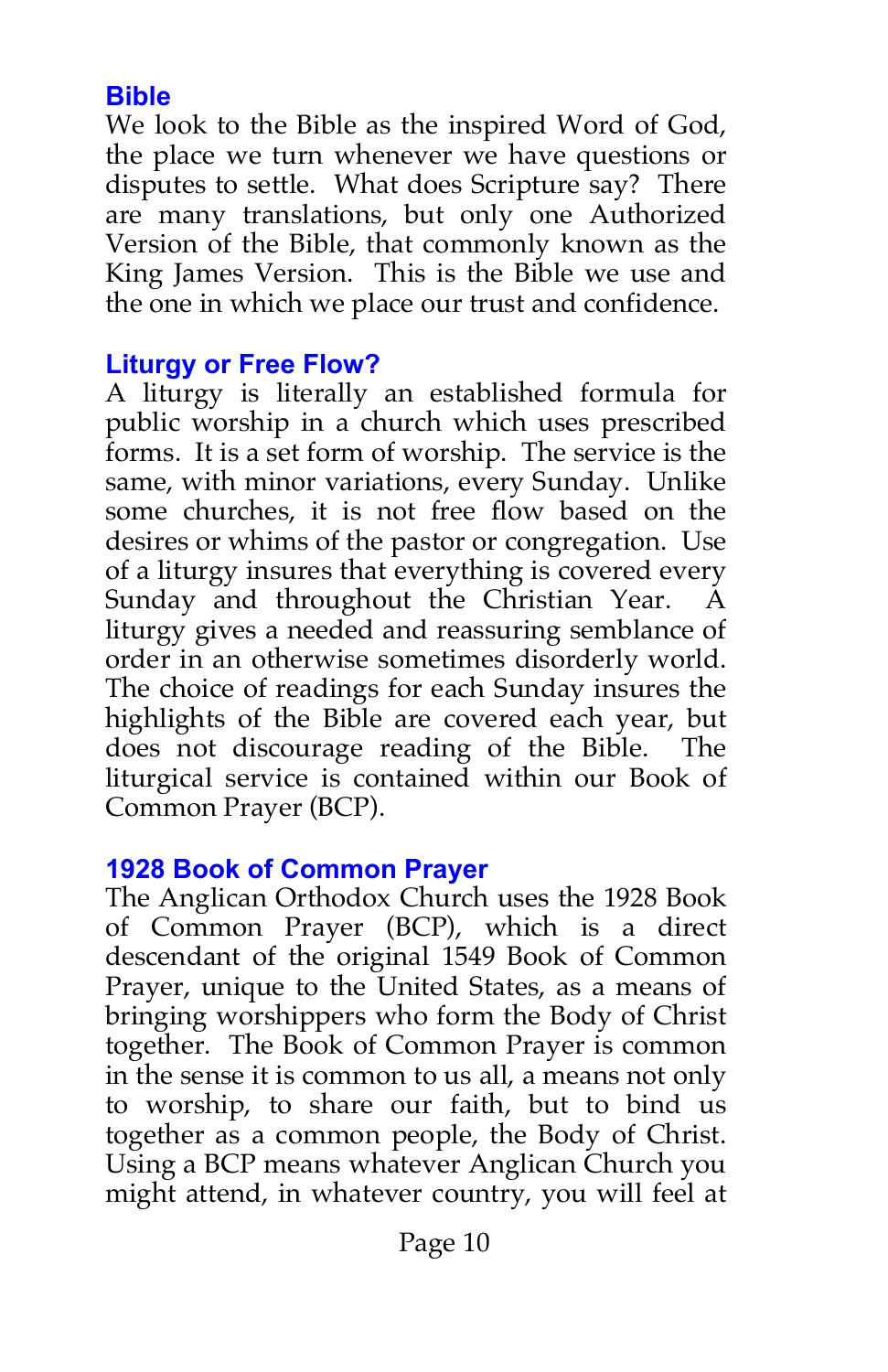home with the service. It also means the prayers you hear will be familiar to you, you will not have to wait until the end of each prayer to decide if you are willing to add the familiar "Amen", which means you concur and affirm the foregoing prayer. The BCP is not just a collection of elegant words, it is a reordering and rearranging of Bible text to form a liturgy or order of service. The entire service is based on Biblical text. Rest assured, there is nothing in the service that cannot be found in or proved by Holy Scripture.

#### **The Sunday Service**

The Anglican Church has a liturgical based service, that is to say it is in a fixed form and varies only slightly from Sunday to Sunday.

Our music is a combination of contemporary songs with guitars before the service and traditional hymns with an organ during the service.

We use the 1928 Book of Common Prayer and announce the pages. You will be able to follow along easily.

The Sunday service is either Morning Prayer or Holy Communion, sometimes also referred to as The Holy Eucharist or The Great Thanksgiving but not The Mass (except those perhaps with Roman tendencies).

The service begins on page 67 of the Book of Common Prayer (BCP) and works its way through to page 84. There near the beginning of the service, on page 70, we will be reading the Collect for the Day, Epistle and Gospel, these are referred to as The Propers. There are separate Collects, Epistles and Gospels for each Sunday and some special days. They are found a bit further back in the BCP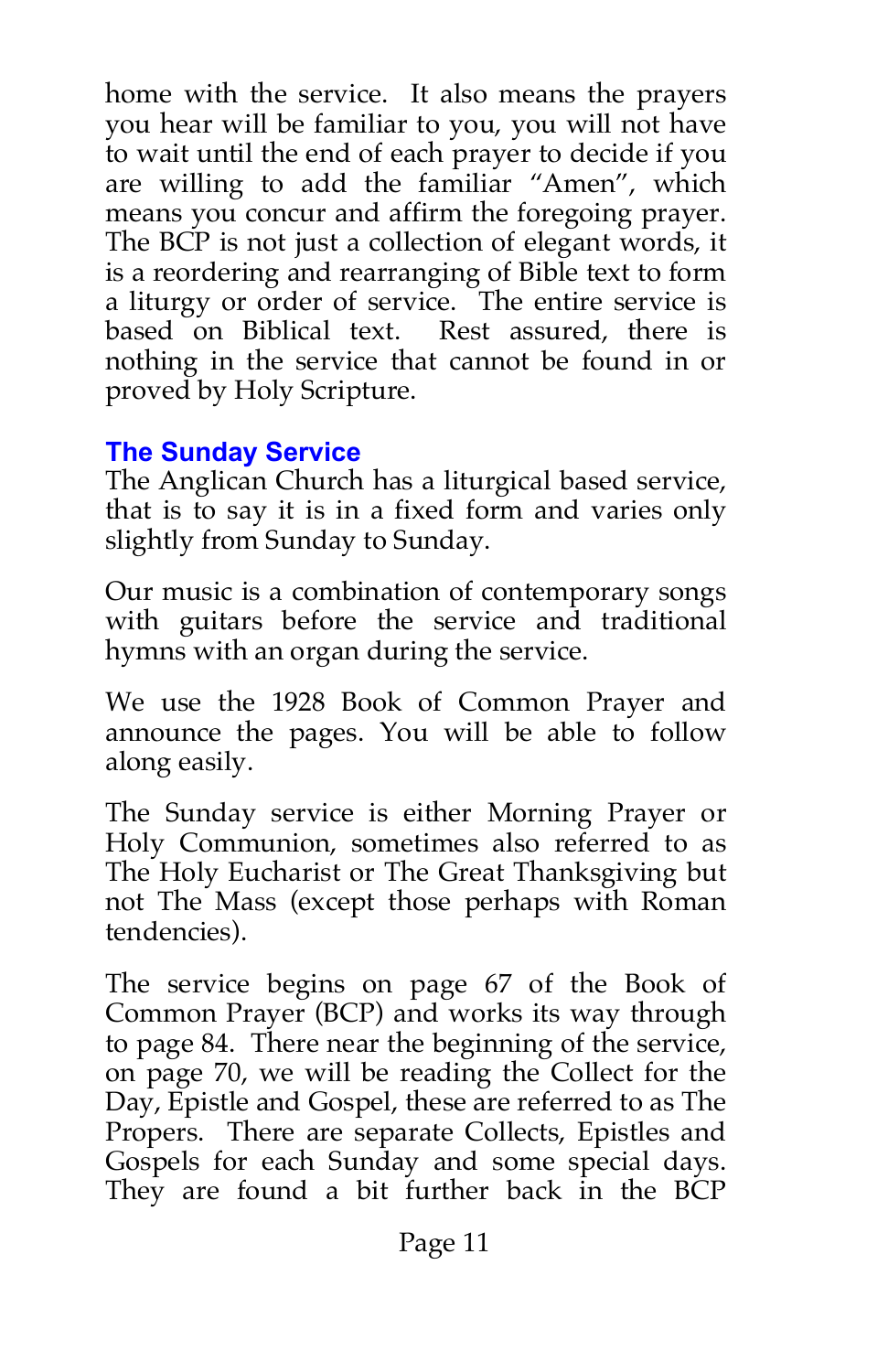starting on page 90. After the Collect, Epistle and Gospel, we come back to page 71 for the Nicene Creed and go page by page afterwards.

The service is very easy to follow if you just remember the jump to the Collect, Epistle and Gospel, then back to the Nicene Creed. If you notice, there are little *italicized* notes in the BCP which give directions for the service. These are referred to as "rubrics." They are called rubrics, or red text, because in the older and fancier BCPs, they are printed in red. If you look at the rubrics, you will have a good idea of what is coming next.

If you have a few extra minutes, take a bit of time to carefully read one or more of the prayers in the service, think about what the words really mean.

## **Sunday School – Child Care – Kids in General**

As Anglicans, we feel strongly that families should worship together. We have a short class before each service, the sermon is short our timeline is normally like this:

- 1000 Pre-Service Class on some aspect of what we believe or church history
- 1015 Holy Communion Service starts
- 1030 Sermon
- 1037 Holy Communion Service resumes<br>1100 Holy Communion Service ends
- Holy Communion Service ends Let the post service goodies be consumed

We prefer to have the children worship with all of us. Yes, sometimes they squirm and sometimes they cry. No one minds this in the least. For the very small, bring a playpen or blanket, we have some lovely kids' books in the Lending Library by the rear door.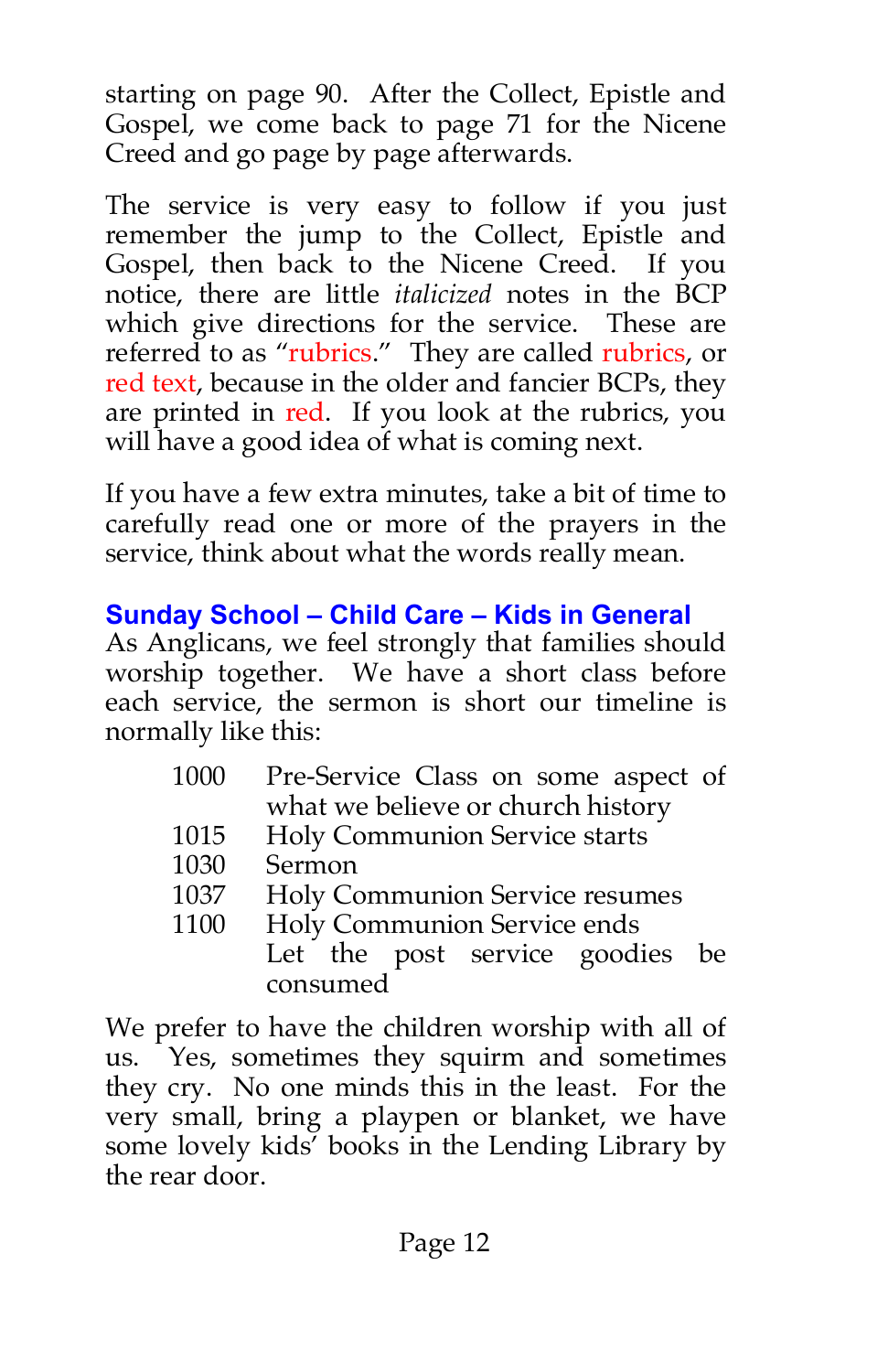The main thing is children get to participate in the worship of God and get used to the idea; a thing that will stay with them their entire life. This early training is calculated to instill the idea of worship and ingrain it deeply in their hearts.

Do you recall what Jesus said about the little children in Matthew Chapter 19, starting at Verse 13?

Then were there brought unto him little children, that he should put his hands on them, and pray: and the disciples rebuked them. But Jesus said, Suffer little children, and forbid them not, to come unto me: for of such is the kingdom of heaven. And he laid his hands on them, and departed thence.

We think our families are best served by worshipping together, parents leading from the front of the family, not pushing from the back. The pre-service lesson and sermons are understandable at various levels. Driving home, discuss them with your children, you may be surprised at what you missed.

## **The Dreaded Offering – How much should I put in?**

Oddly enough, not a single penny. We want you to feel at home. We ask that newcomers do not contribute to the offering, other than to fill out a contact card. You won't be alone, many of our members contribute by mail.

The Card - We do ask that you fill out the colored card in your bulletin and put in the plate. The card is not just for newcomers. We ask that each of our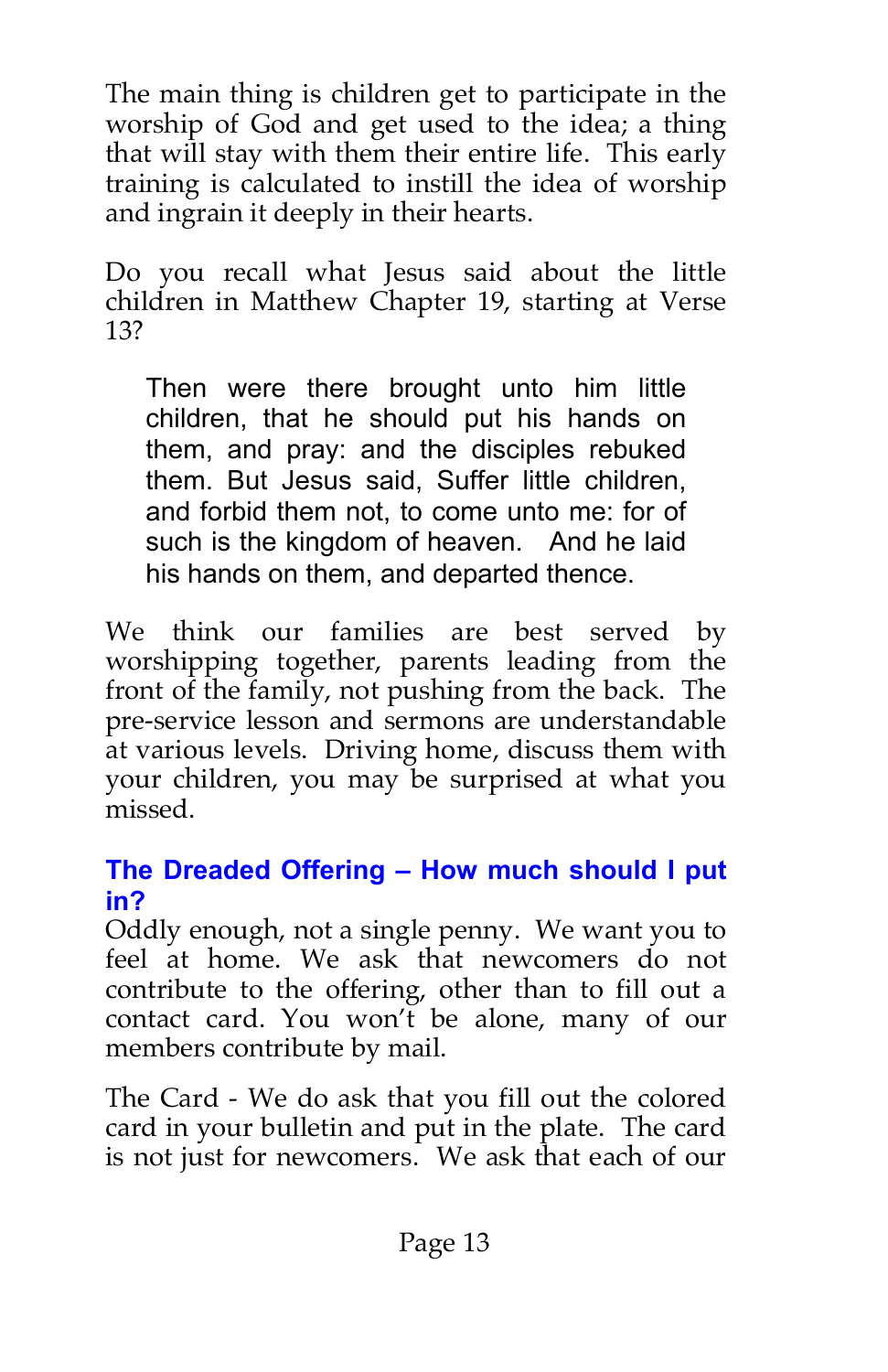members fill out a card and place it in the offering plate with any special prayer requests.

We want you to feel at home in our church, to enjoy it as much as we do. If you decide you wish to attend our church on a regular basis, we would appreciate your financial support.

Our focus, our very reason for being, is to fulfill the Great Commission: To spread the Word. We don't have a building, we don't worry about money, our treasure is not here. We want to help our brothers find the Key to Heaven.

We are not here to serve a building. We intentionally chose to have our church services in a school auditorium rather than an expensive building. We want all we can muster go towards God's work and not a building; not just money, but effort.

#### **What Anglicans believe about other religions?**

This is probably best explained by the Anglican writer, CS Lewis, author of the well-known Chronicles of Narnia:

*I have been asked to tell you what Christians believe, and I am going to begin by telling one thing that Christians do not need to believe. If you are a Christian you do not have to believe that all the other religions are simply wrong all through. If you are an atheist you do have to believe that the main point in all the religions are simply wrong all through. If you are an atheist you do have to believe that the main poin*t *in all the religions of the whole world is simply one huge mistake. If you are a Christian, you are free to think that all these religions, even the queerest ones, contain a least some hint of the truth. When I was an atheist I had to try to persuade myself that most of the human race have always been*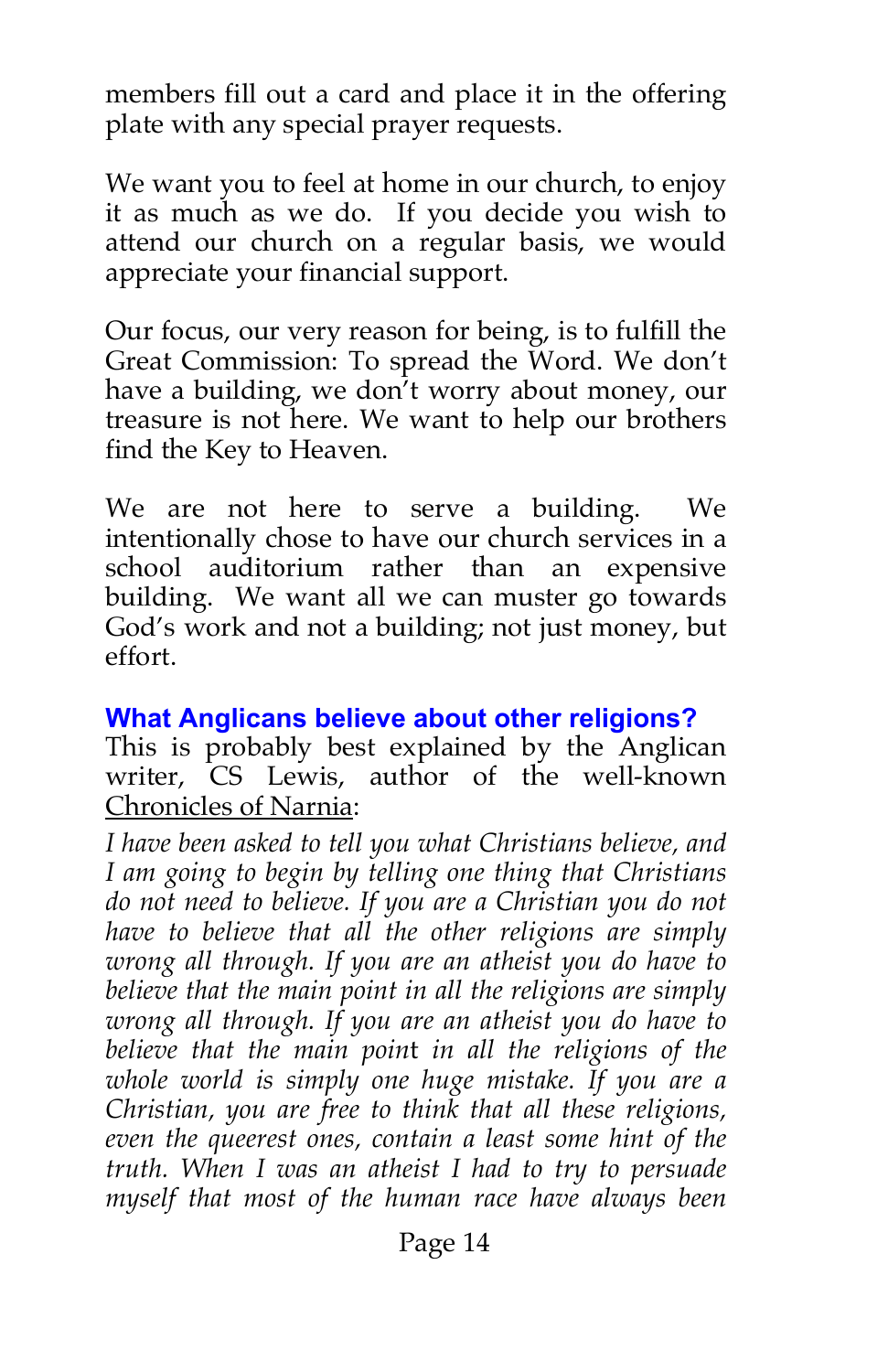*wrong about the question that mattered to them most; when I became a Christian I was able to take a more liberal view. But, of course, being a Christian does mean thinking that where Christianity differs from other religions, Christianity is right and they are wrong. As in arithmetic—there is only one right answer to a sum, and all other answers are wrong: but some of the wrong answers are much nearer being right than others." (CS Lewis, Mere Christianity, page 43)*

*But the truth is God has not told us what His arrangements about other people are. We do know that no man can be saved except through Christ; we do not know that only those who know Him can be saved through Him. But in the meantime, if you are worried about the people outside, the most unreasonable thing you can do is remain outside yourself." (page 65).*

The real point of all this is that we do not know what arrangements, if any, God has made for other people. We know what arrangements He made for us when He sent His Son to give His life that we might live. We don't want to take any chances.

#### **What is Anglicanism?**

**Anglicanism** is a word used to describe a Confederation of National Churches, throughout the world, currently in communion with the Archbishop of Canterbury, maintaining the historic Christian faith and order of the original Church. The Anglican Churches owe their historic origin to the mother Church of England. There are some 80 million Anglicans living in around the world. Our congregation is a member of the Anglican Orthodox Church. We are not associated with any organizations which demand compromise of belief.

**Anglicanism** is bound, above all, to Holy Scripture for the Bible is the "Word of God." The Bible is the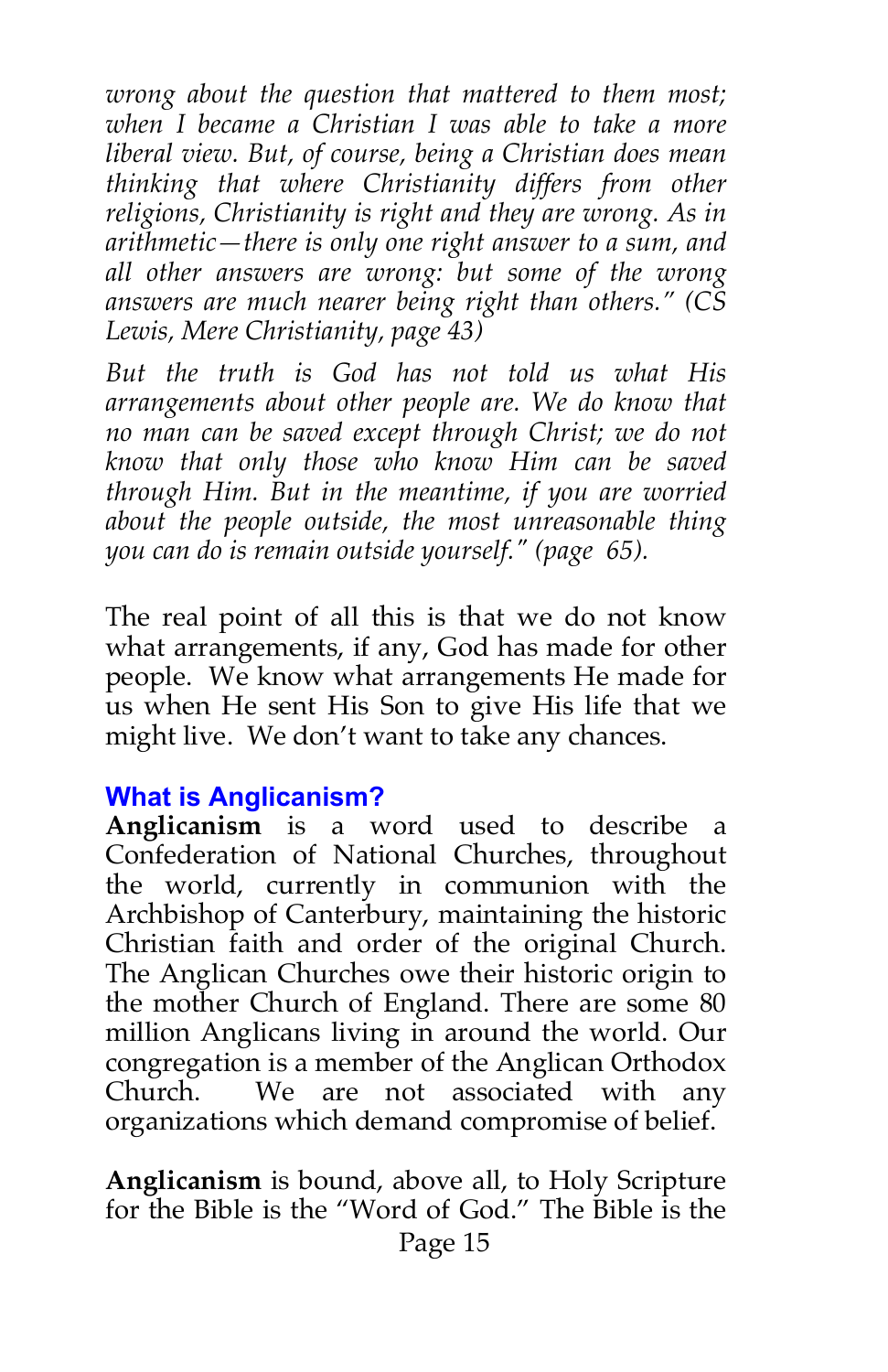record of God's revelation in Christ, the story of what God did, out of which the Good News comes all people of the world. In the Old Testament (Hebrew scriptures) God prepares people for his promise of a savior. In the New Testament God fulfills his promise. Together they tell of the story of divine redemption given to the Christian Church.

**Anglicanism** gives allegiance to the Apostles' Creed and the Nicene Creed; and through these statements of faith, to the central Christian dogmas which the Creeds express. Every creedal statement is to be believed insofar as it may be proved (that is, tested) by an appeal to Scripture [Articles of Religion, Article 8 in the Book of Common Prayer].

**Anglicanism** has no official theologian in its history. It welcomes contributions from many theologians but it finds absolute authority in none. We learn from Augustine and Aquinas, and from Luther and Calvin, but we are not bound to any one or any set of theologians or school of thought.

In the Creed we have the essence of Scripture. Our system depends on the individual member keeping priests and bishops honest. If a priest or bishop teaches or preaches contrary to scripture, members are not only allowed, but rather expected to call them on it. As much as we adore our Book of Common Prayer and believe its editor Thomas Cranmer to have been divinely inspired in his editing, we recognize it as just that, editing. Bishop Cranmer simply recompiled scripture into a format that would allow more effective worship. He invented nothing and would be horrified if anyone thought he did.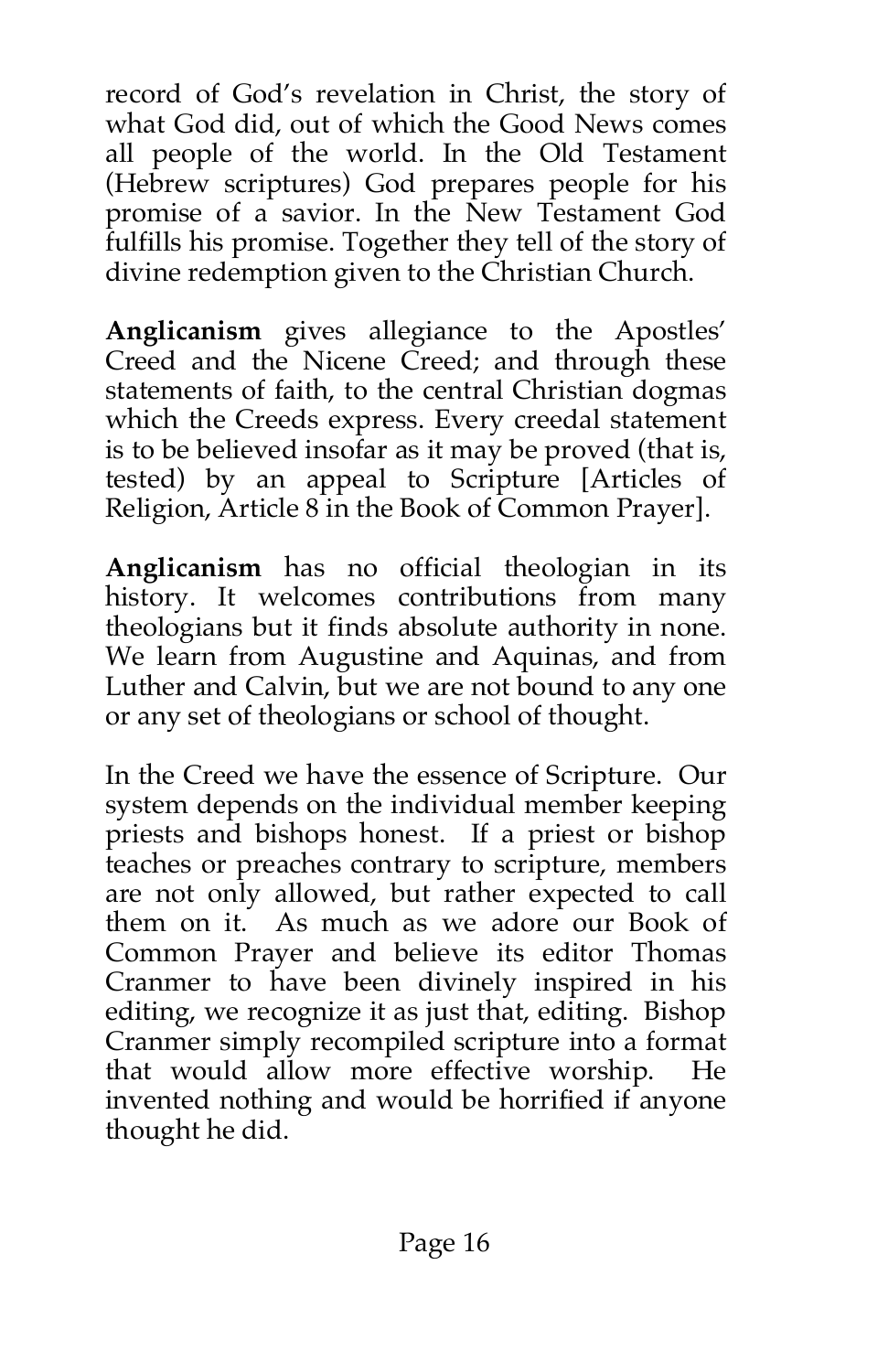We work to more fully understand the mind and working of God. God embodies, defines truth—He does not change. As truth, He cannot change. Sometimes our perception changes as we learn more about Him.

The correct interpretation of the Scriptures is critical as it records the truth of God's saving acts is passed down to us. We need to read and understand what Jesus said and did, which is recorded in Scripture, the Gospels. We need to read and understand to what Jesus' Apostles learned from Him and put into practice, which is recorded in Scripture, the Acts of the Apostles and the various Epistles. This is the Word of God written by eyewitnesses and those who heard their stories.

**Anglicanism** does not intend to preclude theological development nor deny the right use of human reason. However, it insists that nothing can be taught as necessary to salvation which is not contained in the Holy Scriptures. This is used to test any development as valid.

**Anglicanism** flourishes knowing that the basis for the Christian faith is in the saving acts of God, recorded in Holy Scripture. Likewise, Anglicanism appeals to history or tradition, believing the ancient Fathers of the Church provided an invaluable insight into the correct interpretation of the Scriptures which is sound and accurate—a standard by which later interpretation of the Scriptures should be judged.

**Anglicanism** is committed to thoughtful study and careful reasoning to spiritual, and indeed, every other realm of experience. If we are to appeal to Scripture and to its interpretation by the Fathers of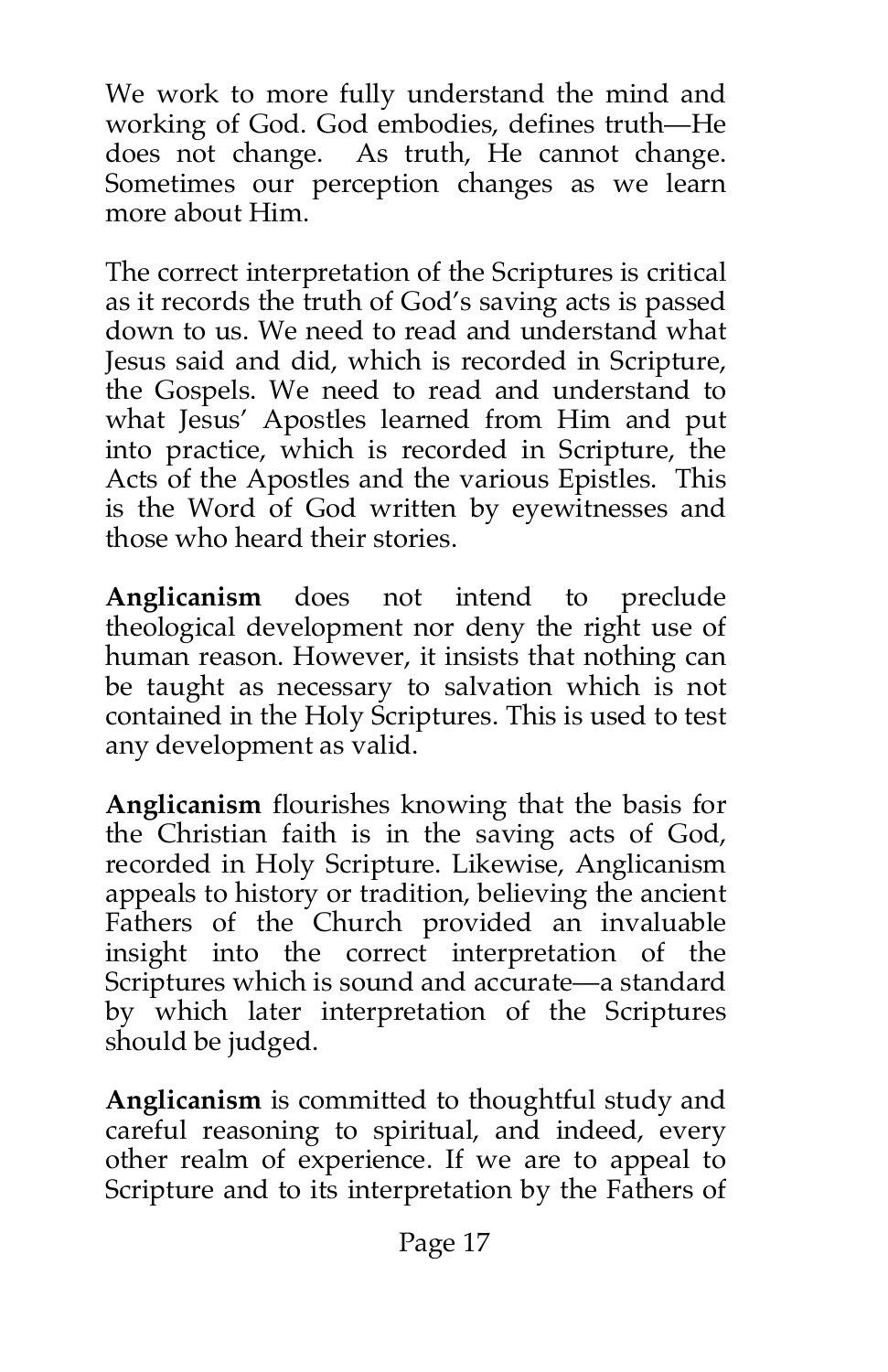the Church (the first four centuries of Christian faith), we must employ our minds; fruitful Christian living demonstrates that our experience is enriched and deepened by the truth.

**Anglicanism** is not so much the statement of particular truths as it is a way of understanding and evaluating all truth. Instead of focusing on absolutes, it emphasizes the fullest expression of the truth for our Christian living. It recognizes the rightful place of divine authority. Anglicanism strives to embody orthodox living, evangelical zeal, and catholic (universal) belief.

**Anglicanism** is a network of national churches headed by Primates, or Archbishops, which may or may not be in communion with the Archbishop of Canterbury rather than a centrally controlled worldwide church like the Roman Church. In the past, the Archbishop of Canterbury served as the titular head of the Anglican Communion, but has never had "special powers" as to theology. While the office of the Archbishop of Canterbury had a special place in the church, he could not himself move the church from its theological position. At this time, the Archbishop of Canterbury has moved his office away from its foundation of Scripture, Reason, and Tradition following The Episcopal Church (TEC) rather than leading the worldwide communion. The drift away from the trifoil of Scripture, Reason, and Tradition has resulted in the development of a defensive "communion of bishops and congregations" necessary to the need of laity and clergy to embody in their own daily life and fellowship this foundation of Scripture, Reason, and Tradition. It is hoped the continuing churches will come together to form a new national church in the Anglican tradition.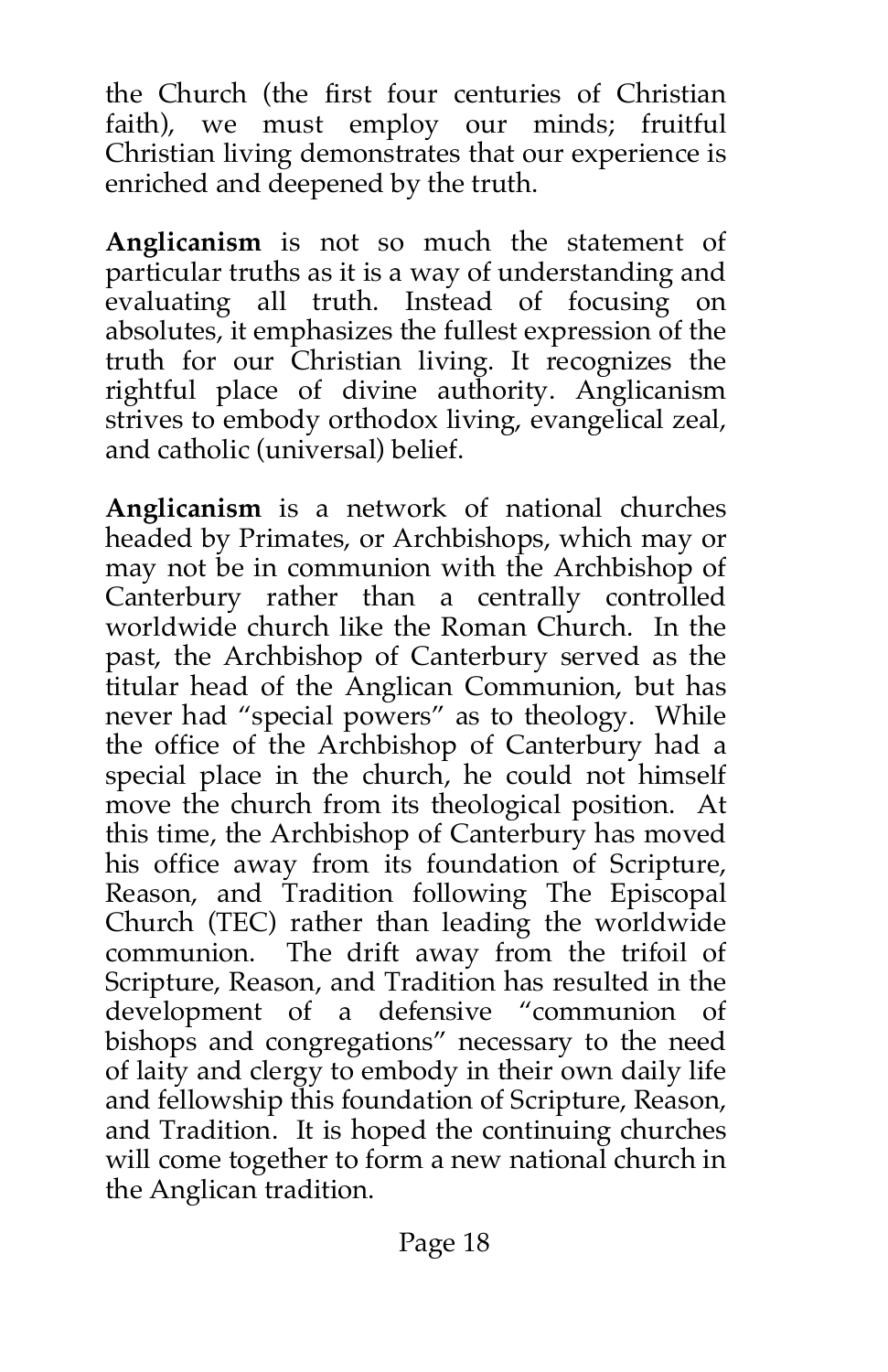**The Church of the Faithful Centurion** invites you to explore God's purpose for your life with a focus on Scripture, Reason, and Tradition. Every Sunday, at 1000L (10:00am) before the start of each service, we conduct a ten minute class to help us understand God's purpose for our lives. We experience God's presence so that we enjoy the abundant life God has planned for the present and into eternity.



#### **Anglican Orthodox Church – Why did we associate with them?**

#### *History*

The Anglican Orthodox Church (AOC) is one of the older conservative Anglican denominations in the United States (founded in 1963) that is not in communion with the Archbishop of Canterbury of the Church of England due to the abandonment of Reformation doctrine by that church. Its founding bishop was James Parker Dees, who left the Episcopal Church due to its immoral policies and doctrinal errors. He served as Presiding Bishop of the AOC until his death on December 25, 1990.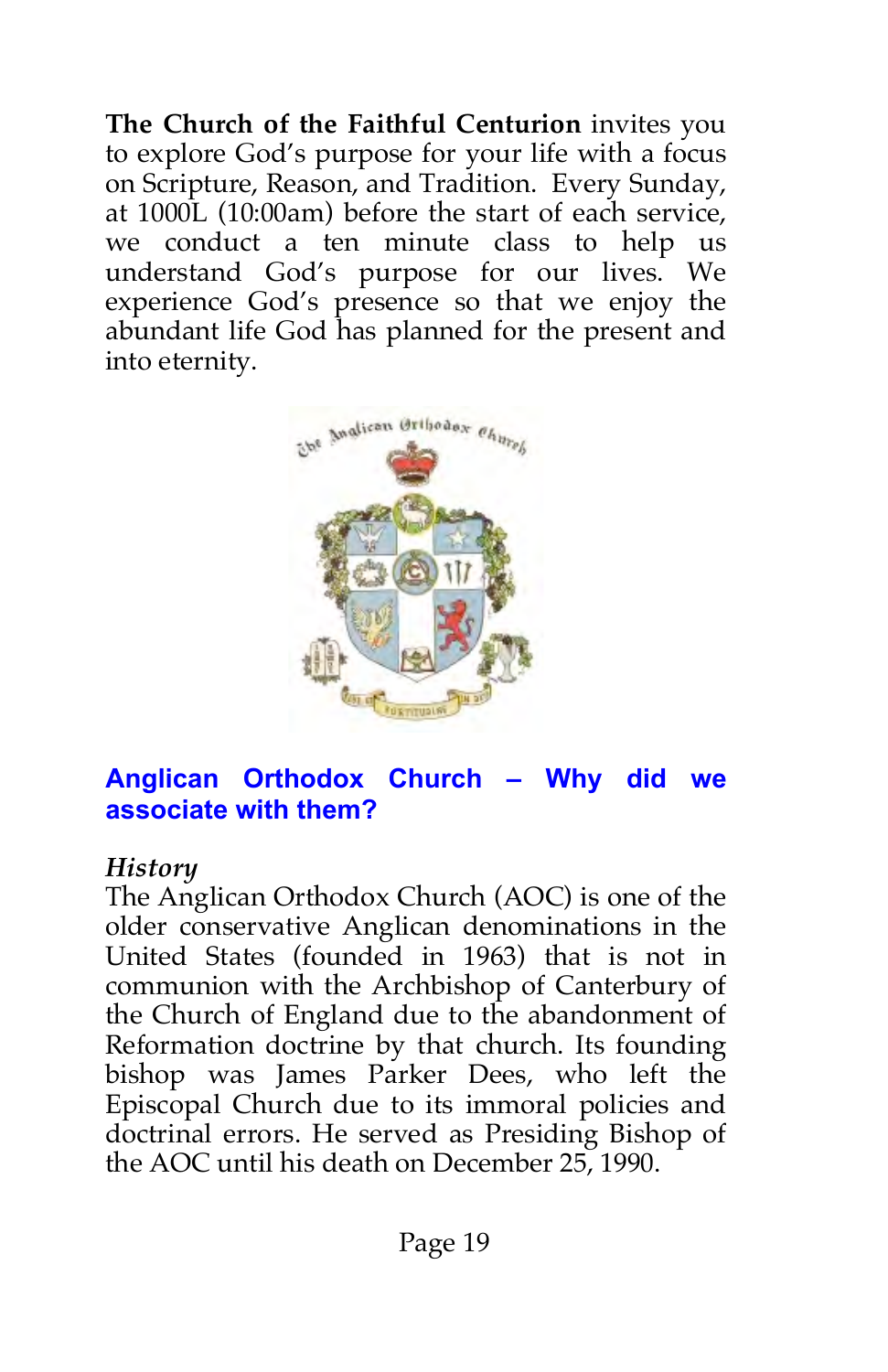The late Most Rev James Parker Dees previously served as priest of the Episcopal Church but left that church over his concern that it had become steadily more politically and theologically liberal. In so doing, he acted about a decade and a half before a larger number of conservative Episcopalians separated from the Episcopal Church following the decision of its General Convention to approve the ordination of women priests. Today the AOC has national church affiliates in 22 countries around the world.

#### *Beliefs and Structure*

The Anglican Orthodox Church today firmly holds to the Thirty-nine Articles of Religion, the use of the 1928 Book of Common Prayer, the Homilies, and the King James Version of the Bible. The AOC understands the Bible is the divinely inspired word of God and contains all that is necessary for salvation. Additionally, the church preaches the importance of biblical morality both in an individual's life and as public policy. The AOC strongly identifies itself as being in the Anglican Low Church tradition and rejects the use of the title "Father" for its clergy, many of the priestly vestments commonly used in other Anglican jurisdictions, and any veneration of the saints.

The church has been led by the Most Reverend Jerry L. Ogles of Enterprise, Alabama since 22 October 2000. He is the Bishop of the United States and the Metropolitan of the Anglican Orthodox Church's worldwide communion. The AOC has fourteen parishes in the USA and Canada, plus bishops and churches in Canada, India, Liberia, Madagascar, South Africa, Kenya, Tanzania, Central African Republic, Haiti, the Philippines, Fiji, Peru, Argentina, and the Solomon Islands.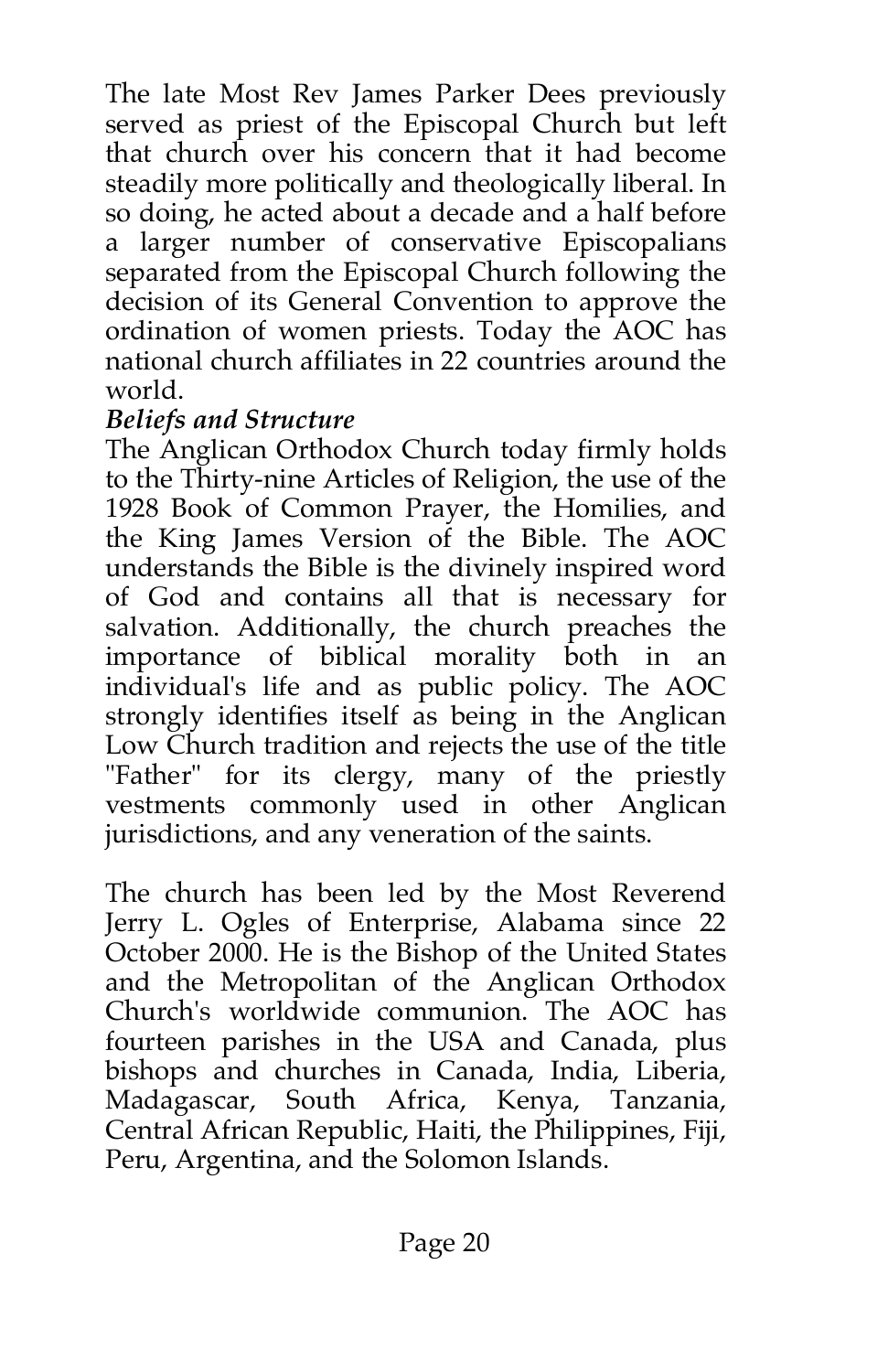The church holds a biennial convention at St. Peter's Anglican Orthodox Church in even-numbered calendar years. The headquarters of the Anglican Orthodox Church remain in the church's traditional facilities in Statesville, North Carolina along with Bishop Dees' home parish, St. Peter's Anglican Orthodox Church.

#### **Community Services**

The area our church serves, San Diego County, is a relatively wealthy area, financially, but spiritually it is lacking in many resources. Mindful of CS Lewis admonition that a Christian lawyer or teacher will impact more peoples lives than a Christian priest, each of our parishioners is charged to live their lives as examples of our Lord's power to those around them.

As a parish, we do more than just mouth the words, we lead by example. We participate in various community outreach programs and provide counseling and spiritual assistance to those in need and spread the Word throughout the world.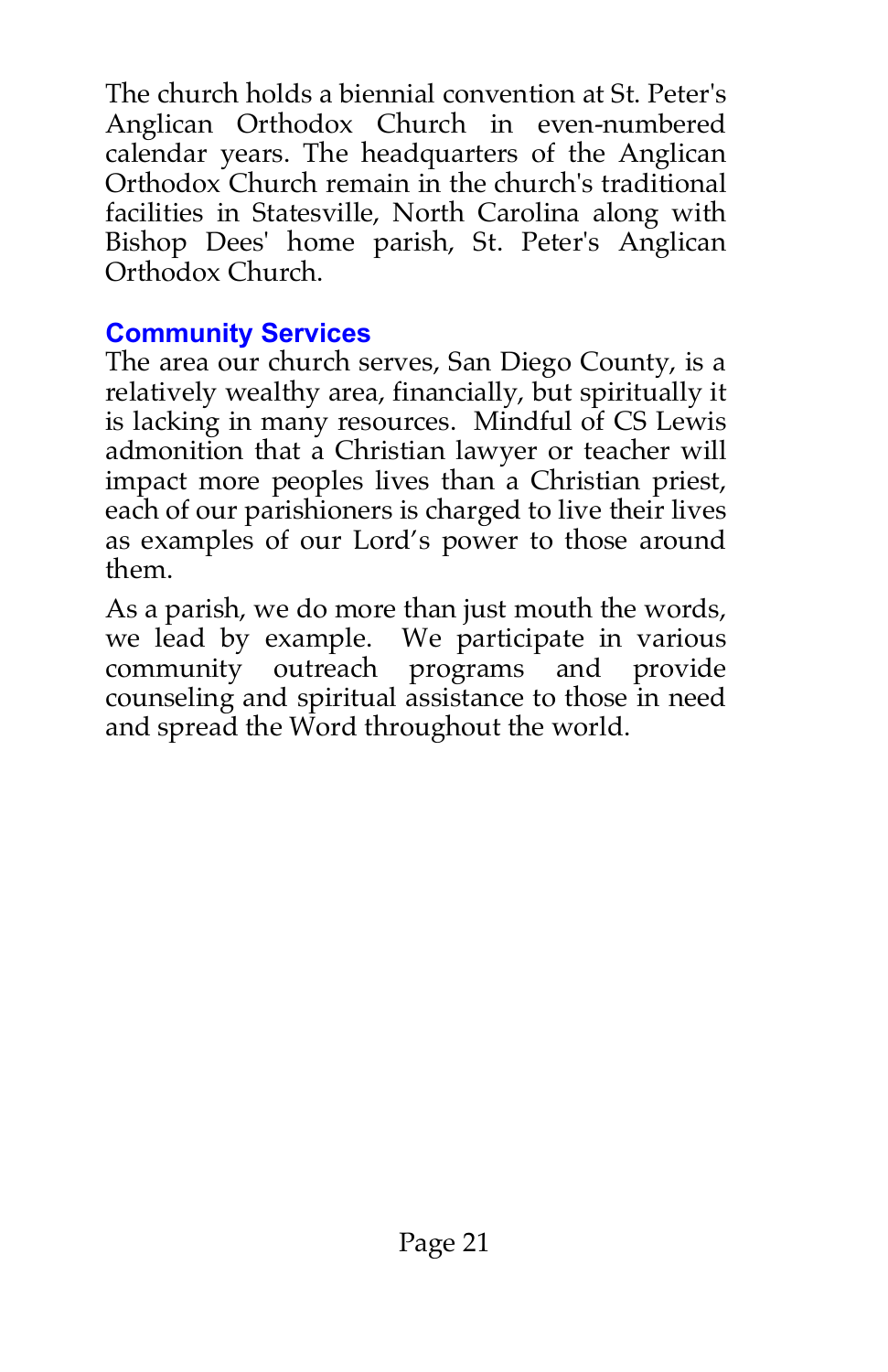## **Contact Us**

See us on the web at:

#### **Church**

http://www.faithfulcenturion.org/

**Prayer Team** http://faithfulcenturionprayerteam.blogspot.com/

## **Ministry Minute**

http://www.churchofthefaithfulcenturion.blogspot.co m/

## **Free Teen Guitar Class**

http://www.freeteenguitarclass.com/

## E-Mail

Rev LTC Hap Arnold, Rector rev\_ltc\_hap@faithfulcenturion.org

## Postal

POB 838 Descanso, CA 91916-0838

#### Telephone (619) 800-3006

## **Join Us**

Join us for one of our services:

Sunday1000 (10:00am) 10603 Burrell Way Descanso, CA 91916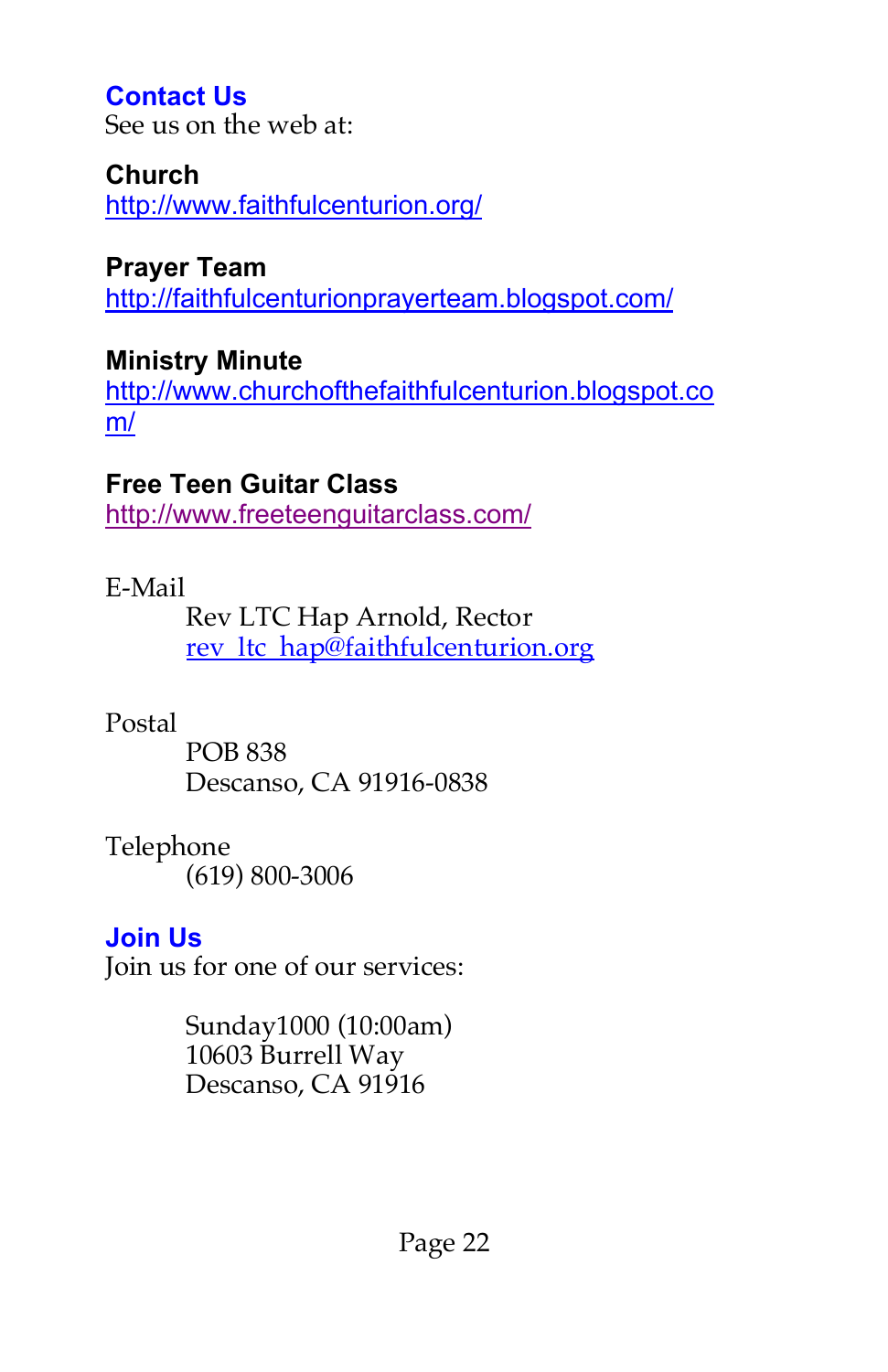While other churches wander, the Anglican church has kept to the same course since 37 AD. God does not change with fashions and neither have we.